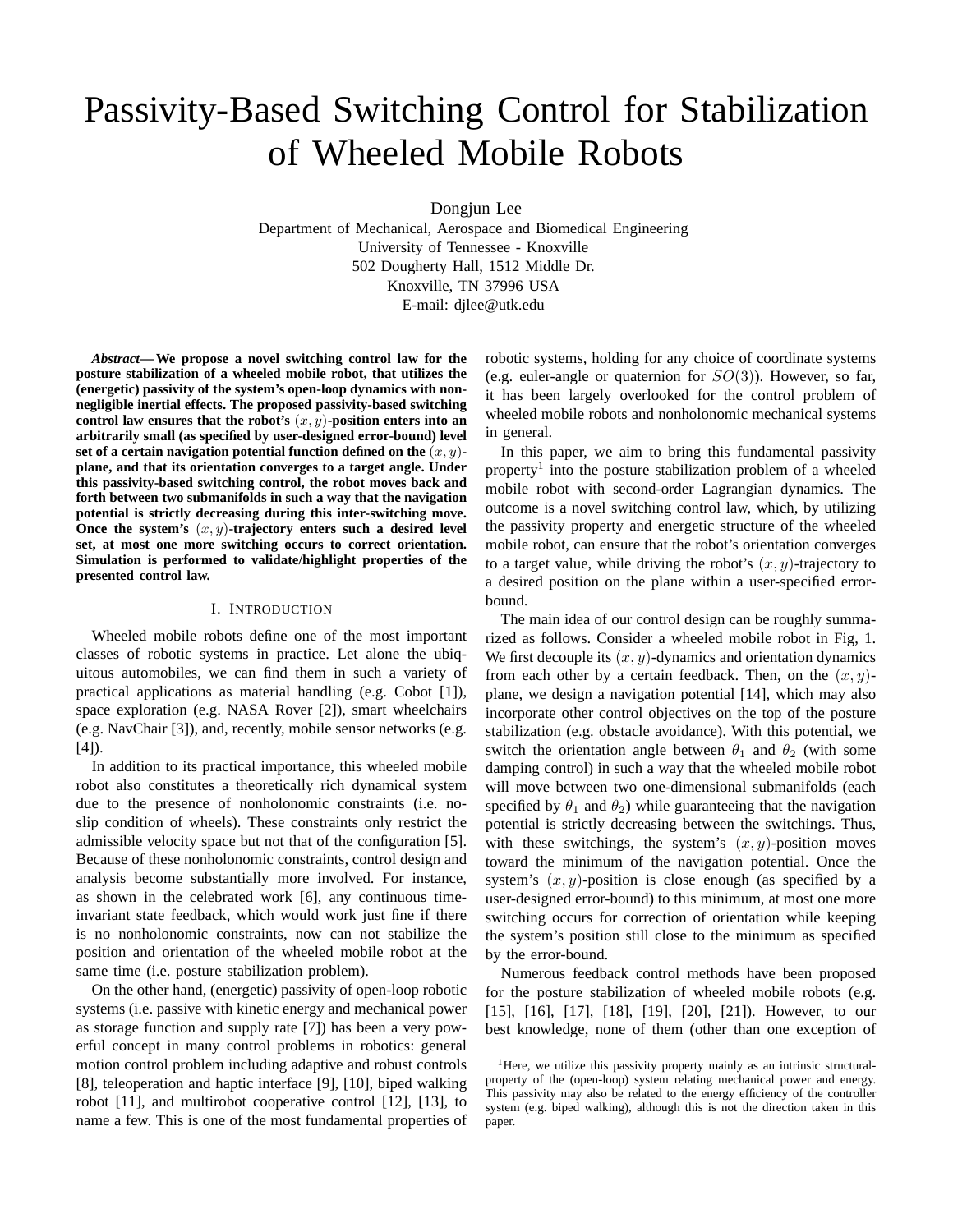

Fig. 1. Wheeled mobile robot with the center-of-mass at  $(x_c, y_c)$ and the geometric center at  $(x_o, y_o)$ , both w.r.t. the reference frame  $(O, X, Y)$ .

[22]) exploits this intrinsic passivity property of (open-loop) wheeled mobile robots. In [22], the authors proposed a control law, which stands upon the port-controlled Hamiltonian structure of the nonholonomic system and a time-varying canonical transformation. This transformation preserves the open-loop passivity, which is central to enure their stabilization. However, a nontrivial partial differential equation needs to be solved there to find this transformation. Moreover, convergence of their obtained control law is very slow, as often found to be so with time-varying controls (e.g. [16]). Some switching control laws for the posture stabilization of wheeled mobile robots have also been proposed. However, to our best knowledge, all of them (e.g. [18], [19], [20]) are derived for the first-order kinematic model of wheeled mobile robots, thus, it is not clear how (of if) we can use them in many practical applications where the actual control inputs are torques and/or the inertial effect of the robot is not negligible.

Our passivity-based switching control relies on intrinsic energetic/geometric concepts and entities (e.g. passivity, submanifolds, dissipation, decoupling), which are not necessarily limited to the wheeled mobile robot and its posture stabilization problem. Rather, we think our passivity-based switching control idea must be applicable to more general control problems of possibly more general mechanical systems with nonholonomic constraints as well. As an example of such extensions, in this paper, we briefly present a preliminary result of an application of this passivity-based switching idea to the coordination problem of multiple wheeled mobile robots (with no motion planning). More detailed exposition of this and other extensions will be reported in future publications.

The rest of this paper is organized as follows. Dynamics of the wheeled mobile robot and its passivity property will be derived in Sec. II, and the passivity-based switching control law will be presented and analyzed in Sec. III. Simulation results to validate/highlight properties of the proposed control law will be given in Sec. IV. A preliminary result of extension to the multiple wheeled mobile robots will be presented in Sec. V, and summary and some concluding remarks on future research will be made in Sec. VI.

### II. WHEELED MOBILE ROBOT

In this section, we derive the dynamics of the wheeled mobile robot projected on the admissible distribution (i.e. along the direction of the velocity, which does not violate the nonholonomic constraints). For more details, refer to [5].

Consider a 3-degree of freedom (DOF) wheeled mobile robot with the configuration  $q = [x, y, \theta] \in SE(2)$ , where  $(x,y) := (x_o, y_o)$  is the position of the geometric center and  $\theta \in S$  is the orientation of the robot w.r.t. the inertial frame  $(O, X, Y)$ . See Fig. 1. Here, we assume that the wheeled mobile robot has two independently-controlled rear wheels, and one front passive castor to avoid tipping over of the robot. We also assume that their inertias are negligible.

Then, the nonholonomic constraints (i.e. no slip condition) can be written by  $A(\theta)\dot{q}=0$  with

$$
A(\theta) := \left[ \sin \theta - \cos \theta \quad 0 \right] \in \Re^{1 \times 3}
$$

and the admissible velocity (i.e. not violating the nonholonomic constraints) of the wheeled mobile robot is given by

$$
\dot{q} = S(q) \begin{pmatrix} v \\ w \end{pmatrix}, \quad S(q) := \begin{bmatrix} \cos \theta & 0 \\ \sin \theta & 0 \\ 0 & 1 \end{bmatrix} \tag{1}
$$

where  $v \in \Re$  is the forward-velocity of the robot's geometric center and  $w = \dot{\theta}$  (see Fig. 1). Here, the column vectors of  $S(q) \in \mathbb{R}^{3 \times 2}$  constitute the basis of the admissible velocity space at q, i.e.,  $\Delta_q := \{ \dot{q} \in \mathbb{R}^3 \mid A(q)\dot{q} = 0 \}$ . This  $\Delta_q$  is a 2-dimensional linear vector space. By collecting this  $\Delta_q$  over all q, we can get the (regular) admissible distribution  $\Delta$ .

Then, the dynamics of the wheeled mobile robot projected on  $\Delta$  can be written by

$$
D(\theta)\dot{\nu} + Q(\theta, \dot{\theta})\nu = u \tag{2}
$$

with  $\nu := [v, w]^T$ ,  $u = [u_v, u_w]^T$ ,

$$
D:=\left[\begin{array}{cc} m & 0 \\ 0 & I \end{array}\right],\quad Q:=\left[\begin{array}{cc} 0 & -md\dot{\theta} \\ md\dot{\theta} & 0 \end{array}\right]
$$

where  $d \ge 0$  the distance between  $(x_c, y_c)$  and  $(x_o, y_o)$ , m is the mass of the robot, and  $I := I_c + md^2$  is the moment of inertia of the robot w.r.t.  $(x_o, y_o)$  with  $I_c$  being that of the robot w.r.t.  $(x_c, y_c)$ . Also,  $u_v = \frac{1}{r}(\tau_r + \tau_l)$  and  $u_w = \frac{c}{r}(\tau_r - \tau_l)$ , where  $\tau_r, \tau_l \in \Re$  are the torques of the right and left rear wheels,  $r > 0$  is the radius of the wheels, and  $c > 0$  is the half of the cart width. See Fig. 1. Since this is the dynamics projected on the admissible distribution  $\Delta$ , no constraint force (i.e. terms with Lagrange multiplier [5]) shows up here.

Using the skew-symmetricity of  $D-2Q$ , we can show that this wheeled mobile robot possesses the (energetic) passivity property [10]:

$$
\frac{d}{dt}\kappa = u^T \nu \tag{3}
$$

where  $\kappa := \frac{1}{2}m(\dot{x}^2 + \dot{y}^2) + \frac{1}{2}Iw^2 = \frac{1}{2}mv^2 + \frac{1}{2}Iw^2$  is the total kinetic energy. Here,  $\kappa$  and  $u^T \nu$  serve as the storage function and the supply rate of the standard passivity definition [7].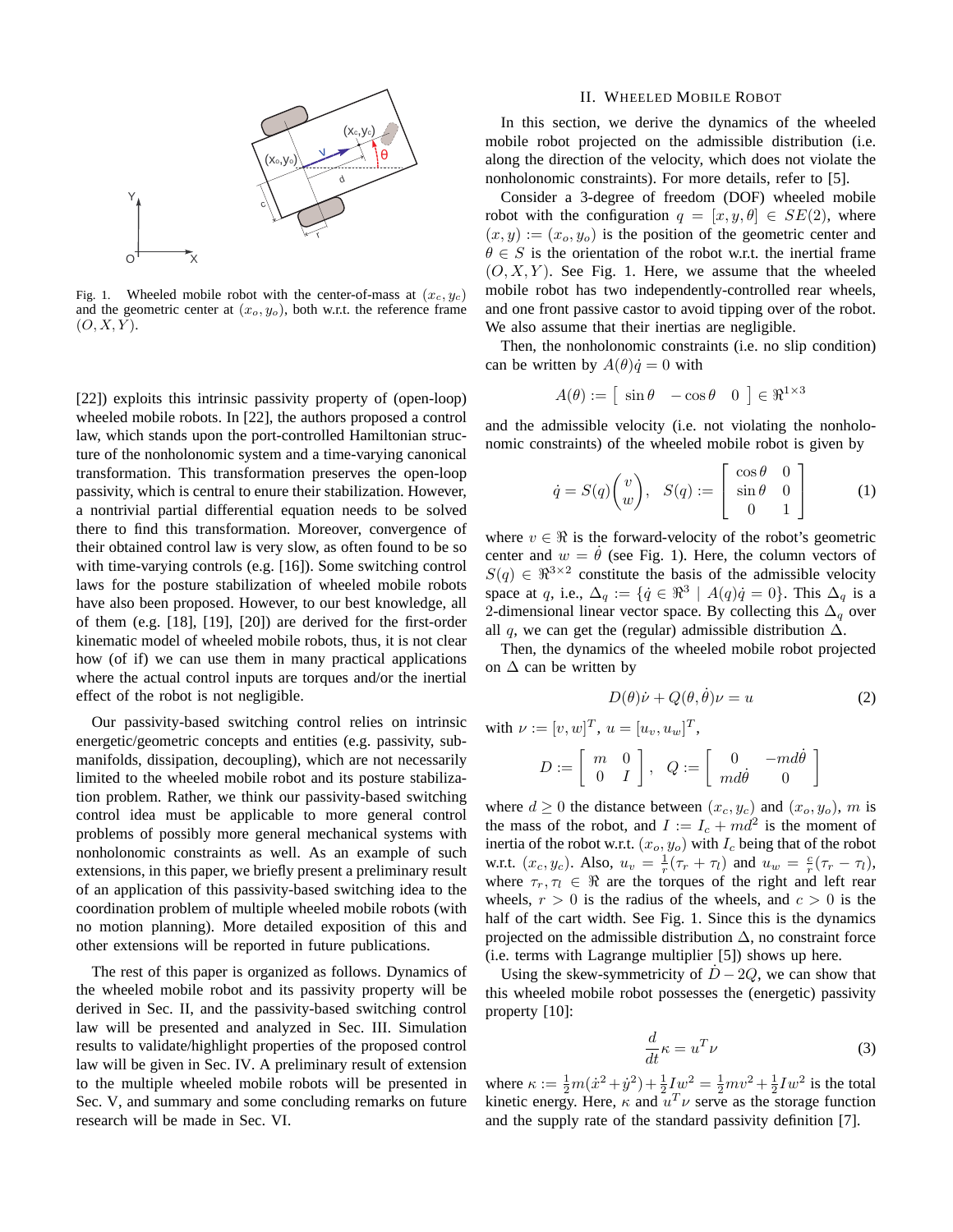Note that the dynamics of  $v$  and  $w$  in (2) are coupled with each other via the Coriolis terms  $Q\nu$ . Since the Coriolis matrix Q is skew-symmetric, this coupling is energetically passive, i.e. does not generate nor dissipate energy. This can be shown s.t.: with  $\kappa_v := \frac{1}{2}mv^2$  and  $\kappa_w := \frac{1}{2}Iw^2$ ,

$$
\frac{d}{dt}\kappa_v = u_v v + m d\dot{\theta} w v \tag{4}
$$

$$
\frac{d}{dt}\kappa_w = u_w w - m d\dot{\theta}vw \tag{5}
$$

where the last terms in (4) and (5), which represent the coupling effects, are summed to be zero (i.e. define energetically conservative internal energy shuffling). These coupling terms disappear if  $d = 0$  (i.e.  $(x_c, y_c)$  and  $(x_o, y_o)$  coincide with each other) or if the Coriolis terms  $Q\nu$  in (2) are canceled out as done in the next Sec. III. Then, we will get (4)-(5) without the last terms. This implies that the (decoupled) dynamics of  $v$  and  $w$  will then individually possess the passivity property similar to (3).

## III. PASSIVITY-BASED SWITCHING CONTROL DESIGN FOR POSTURE STABILIZATION

In this section, we design the switching control  $u$  in (2) s.t.  $\lim_{t\to\infty}(x(t),y(t))$  and the desired position  $(x_d,y_d)$  is close enough in the sense that a certain distance measure between these two point is less than or equal to a user-specific performance specification  $\delta_o > 0$  and  $\theta(t) \rightarrow \theta_d$ . Without losing generality, here, we assume that  $(x_d, y_d, \theta_d) = (0, 0, 0)$ .

Now, we design the control law  $(u_v, u_w)$  s.t.

$$
\begin{pmatrix} u_v \\ u_w \end{pmatrix} = \begin{bmatrix} 0 & -md\dot{\theta} \\ md\dot{\theta} & 0 \end{bmatrix} \begin{pmatrix} v \\ w \end{pmatrix} - \begin{pmatrix} bv + \frac{\partial \varphi_v}{\partial x} c \theta + \frac{\partial \varphi_v}{\partial y} s \theta \\ b_w \dot{\theta} + k_w (\theta - \theta_{\sigma(t)}) \end{pmatrix}
$$
(6)

where  $s \theta = \sin \theta$ ,  $c \theta = \cos \theta$ ,  $b, b_w > 0$  are the damping gains,  $k_w > 0$  is the spring gain, and  $\sigma(t) \in \{1,2\}$  is the switching signal s.t.  $\theta_1 = 0$  and  $\theta_2 = \theta_0$  with  $\theta_0 \neq \theta_1 + n\pi$ being a constant ( $n = 0, \pm 1, \pm 2, \ldots$ ). Switching law for  $\sigma(t)$ will be designed below (see Theorem 1). Here,  $\varphi_v(x,y) \geq 0$ is a smooth navigation potential function [14] defined on the  $(x, y)$ -plane s.t. 1)  $\varphi_v(x, y) = 0$  if and only if  $(x, y) = 0$ ; 2)  $\left(\frac{\partial \varphi_v}{\partial x}, \frac{\partial \varphi_v}{\partial y}\right) = 0$  if and only if  $(x, y) = 0$ ; and 3) for any finite constants  $l \geq 0$ , the level set

$$
\mathcal{L}_l := \{(x, y) \in \Re^2 \mid \varphi_v(x, y) \le l\}
$$
 (7)

is a compact set containing  $(0,0)$  and  $\mathcal{L}_{l_1} \subseteq \mathcal{L}_{l_2}$  if  $l_2 \geq$  $l_1 \geq 0$ . In addition to the stabilization  $(x, y) \rightarrow (0, 0)$ , this navigation potential  $\varphi_v(x,y)$  can also incorporate other control objectives such as obstacle avoidance [23], although how to design such a potential field without unwanted local minima is beyond the scope of this paper. Here, we want to emphasize that this potential function  $\varphi_v(x,y)$  can be designed without considering the nonholonomic constraints as if the given system is just a (unconstrained) point mass on  $(x, y)$ plane. Thus, we can use many of already available results for the generation of this  $\varphi_v(x,y)$  (e.g. [14]).

Under this control (6), the closed-loop dynamics of (2) becomes

$$
m\dot{v} + bv + \frac{\partial \varphi_v}{\partial x} c\theta + \frac{\partial \varphi_v}{\partial y} s\theta = 0
$$
 (8)

$$
I\ddot{\theta} + b_w \dot{\theta} + k_w(\theta - \theta_{\sigma(t)}) = 0 \tag{9}
$$

where, due to the decoupling control in (6) (first term) and the fact that  $\varphi_v$  is a function of  $(x, y)$ , these two dynamics (8)-(9) are energetically decoupled from each other: 1) for the v-dynamics (8), the total energy  $V_v := \kappa_v + \varphi_v(x, y)$  is a function of only  $(v, x, y)$  and, from (4),

$$
\frac{d}{dt}V_v = -bv^2 - \frac{\partial \varphi_v}{\partial x}v\,c\,\theta - \frac{\partial \varphi_v}{\partial y}v\,s\,\theta + \frac{d\varphi_v}{dt} = -bv^2\tag{10}
$$

with  $v c \theta = \dot{x}$  and  $v s \theta = \dot{y}$  (from (1)); and 2) for the wdynamics (9), the total energy  $V_w := \kappa_w + \varphi_w$  with  $\varphi_w =$  $k_w(\theta - \theta_{\sigma(t)})^2/2$  is a function of only  $(\theta, \theta_{\sigma(t)}, w)$  and, from (5),  $dV_w/dt = -b_w w^2$  between two consecutive switchings. Due to this energetic decoupling between (8)-(9), switchings in  $\theta_{\sigma(t)}$ , which induce jumps in  $V_w$ , neither change the value of  $V_v$  at the switching nor affect the dissipation relation of (10). Also, note that, by the decoupling control in  $(6)$ , the wdynamics  $(9)$  is completely decoupled from the *v*-dynamics (8).

**Proposition 1** *Suppose that*  $\sigma(t)$  *is fixed with*  $\sigma(t) = \sigma \ \forall t \geq 1$ 0*. Then, under the control* (6),  $(v, w, \theta - \theta_{\sigma}) \rightarrow 0$  *and the the robot's* (x,y)*-position converges to the following submanifold*

$$
\mathcal{M}_{\sigma} := \{ (x, y) \in \Re^2 \mid \frac{\partial \varphi_v}{\partial x} \, \mathrm{c} \, \theta_{\sigma} + \frac{\partial \varphi_v}{\partial y} \, \mathrm{s} \, \theta_{\sigma} = 0 \}.
$$

**Proof:** From (10), we have  $V_v(t) \leq V_v(0)$ . Therefore, for all  $t \geq 0$ , v (also,  $\dot{x}, \dot{y}$  from (1)) is bounded and  $(x, y) \in \mathcal{L}_{V_v(0)}$ , where  $\mathcal{L}_{V_{\nu}(0)}$  is a compact set containing  $(0, 0)$ . Also, for (9), if  $\sigma(t) = \sigma \ \forall t \geq 0$ , we have  $dV_w/dt = -b_w w^2 \ \forall t \geq 0$ , thus,  $(w, \theta - \theta_{\sigma})$  is bounded  $\forall t \geq 0$ , too. Therefore, applying LaSalle's Theorem [24] to (8)-(9) with  $V := V_v + V_w$ and  $dV/dt = -bv^2 - b_ww^2$  for all  $t \geq 0$ , we have  $(v, w, \theta - \theta_{\sigma}) \to 0$  and  $\frac{\partial \varphi_v}{\partial x} \circ \theta_{\sigma} + \frac{\partial \varphi_v}{\partial y} \circ \theta_{\sigma} \to 0$ .

The main idea of our switching control is to make the system to move back and forth between these two submanifolds  $\mathcal{M}_1$  and  $\mathcal{M}_2$  (by switching  $\theta_{\sigma}$  between  $\theta_1$  and  $\theta_2$ ), while guaranteeing that the navigation potential  $\varphi_v$  is strictly decreasing during these inter-switching moves. Here, note that  $\mathcal{M}_1$  and  $\mathcal{M}_2$  intersect with each other only at  $(x,y) = 0$ .

Now, suppose that two consecutive switchings occur at  $t_i$ and  $t_{i+1}$  and  $\sigma(t) = \sigma_i$  for  $I_i := [t_i, t_{i+1})$ . Then, for this time-interval  $I_i$ , by integrating (10), we have

$$
\varphi_v(t_i) - \varphi_v(t_{i+1}) = \kappa_v(t_{i+1}) - \kappa_v(t_i) + \int_{t_i}^{t_{i+1}} bv^2 dt
$$
  

$$
\geq -\kappa_v(t_i) + \int_{t_i}^{t_{i+1}} bv^2 dt
$$
 (11)

since  $\kappa_v(t) \geq 0$ . Thus, if we can ensure that, during the system's inter-switching move between the two submanifolds, the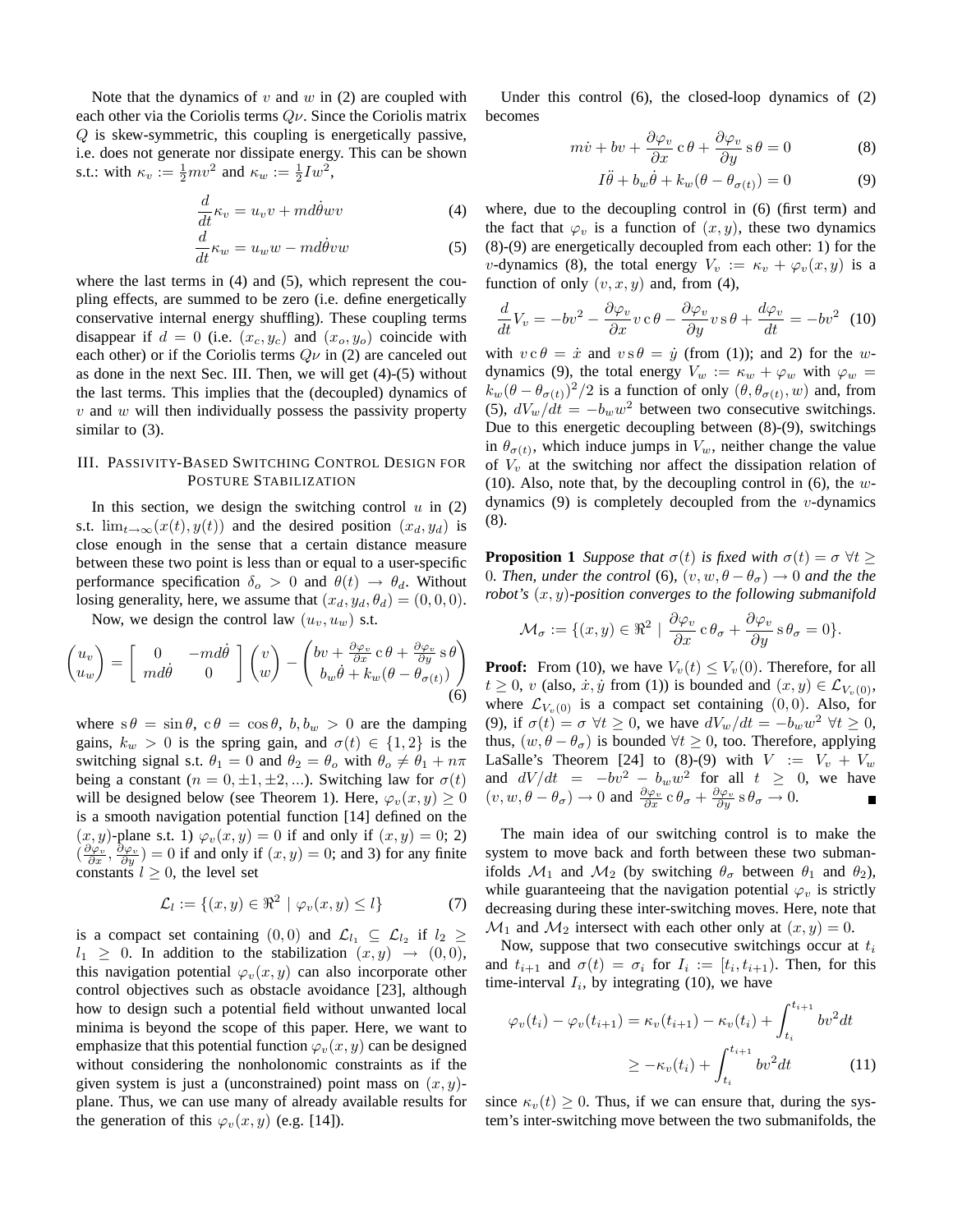energy dissipation via the damping  $b$  is strictly larger than the initial kinetic energy  $\kappa_v(t_i)$ ,  $\varphi_v(t)$  will be strictly decreasing between the switchings, thus, we can achieve  $\varphi_v(t) \to 0$ . This would be trivially achieved if  $\kappa_v(t_i) = 0$ . However, detecting this requires perfect velocity sensing and, even with that, it requires the time-interval between two consecutive switchings be infinite.

The next Lemma shows that, if the wheeled mobile robot's moving distance is large enough and the initial velocity is small enough, the damping can always dissipate all the initial kinetic energy.

**Lemma 1** *Suppose that, on the*  $(x, y)$ *-plane, the wheeled mobile robot under the control* (6) *moves from*  $(x_0, y_0)$  *to*  $(x_1, y_1)$  *with the distance between them being*  $D > 0$ *. Suppose further that the robot's*  $(x, y)$ -trajectory is twice-differentiable. *Then, if*  $\kappa_v(t_0) < 2b^2 D^2/m$ ,

$$
\int_{t_0}^{t_1} b v^2 dt > \kappa_v(t_0)
$$
 (12)

*where*  $t_0$  *and*  $t_1$  *are the initial and (unspecified) final times.* 

**Proof:** This is trivially ensured if  $\kappa_v(t_0) = 0$ , since  $D > 0$ . Now, suppose that  $\kappa_v(t_0) > 0$ . Then, from the standard result of the calculus of variation [25], among the twice-differentiable trajectories  $a(t) = (x_a(t), y_a(t))$  on  $\Re^2$ connecting  $(x_0, y_0)$  and  $(x_1, y_1)$ , the one that extremizes  $\int bv_a^2 dt = \int b(\dot{x}_a^2 + \dot{y}_a^2) dt$  is given by the Lagrangian equation, that is, in this case, simply given by  $\ddot{x}_a = \ddot{y}_a = 0$ . This implies that this extremizing trajectory (i.e. geodesics) is the straight line connecting the two points with constant velocity (and kinetic energy) along the line. This extremizer is also the minimizer, since we can find another curves with higher damping dissipation (e.g. fast oscillatory curve).

Thus, if the wheeled mobile robot moves from  $(x_0, y_0)$  to  $(x_1, y_1)$  along a twice-differentiable trajectory with  $\kappa_v(t_0)$ 0, we have: with  $\bar{v}_a := \sqrt{2\kappa_v(t_0)/m}$ ,

$$
\int_{t_0}^{t_1} b v^2 dt \ge \min_{a(t)} \int b v_a^2 dt = b \overline{v}_a^2 \frac{D}{\overline{v}_a} = bD \sqrt{\frac{2 \kappa_v(t_0)}{m}}
$$

which is strictly larger than  $\kappa_v(t_0)$  if  $0 < \kappa_v(t_0) < 2b^2D^2/m$ .

This Lemma 1, thus, enables us to switch even when  $\kappa_v \neq 0$ while enforcing strict decrease of  $\varphi_v$  between the switchings, providing that the switching occurs when the velocity is small and the moving distance of the robot between two consecutive switchings is not small. Here, the former condition can be ensured simply by waiting for the system to slow down enough into the switching submanifold (see Proposition 1), while the latter by designing the two submanifolds  $\mathcal{M}_1$  and  $\mathcal{M}_2$  far enough from each other. In many cases, this separation would be possible (at least locally) except very near the origin, where  $\mathcal{M}_1$  and  $\mathcal{M}_2$  intersect with each other.

The Lemma 1 is directly applicable for the wheeled mobile robot between two consecutive switchings, since, with  $\theta_{\sigma(t)}$ 



Fig. 2. Illustration of level set  $\mathcal{L}_{\delta_o^2}$ , submanifolds  $\mathcal{M}_1$  and  $\mathcal{M}_2$ , and their strips with thickness of  $\delta_m > 0$  on the  $(x, y)$ -plane. Also, shown is an exemplary system trajectory with switching times.

being a constant, both the dynamics (2) and the control (6) are smooth, therefore, the system's  $(x, y)$ -trajectory is also smooth. This is all we need for our switching control design. However, it is also interesting to see that this Lemma 1 is still valid even in the presence of switchings. To check this, recall from (1) that  $\dot{x} = v c \theta$ . Thus,  $\ddot{x} = \dot{v} c \theta - v s \theta \dot{\theta}$ , where, from (8)-(9),  $\dot{v}$ ,  $\dot{\theta}$  are both bounded and continuous. Therefore,  $\ddot{x}(t)$  is also bounded and continuous  $\forall t \geq 0$ . Similar fact can be shown for  $\ddot{y}(t)$ , too. This implies that, although the non-smooth switching  $\theta_{\sigma(t)}$  occurs in (9), the robot's  $(x, y)$ trajectory is always twice-differentiable, therefore, Lemma 1, which only requires that candidate trajectory  $a(t)$  is twicedifferentiable, still holds regardless of the switching.

We now present our main result with passivity (or energy) based switching logic.

**Theorem 1** *Suppose that the navigation potential*  $\varphi_v$  *is designed to satisfy the following condition:*  $\exists c_m > 0$  *s.t., for any*  $(x, y) \notin \mathcal{L}_{\delta^2}$ , if  $(x, y) \in \overline{\mathcal{M}}_i$ ,

$$
dist((x, y), \bar{M}_j) \ge c_m \sqrt{\varphi_v(x, y)}
$$
(13)

where  $\mathcal{L}_{\delta_o^2}$  *is the level set of*  $\varphi_v$  *in* (7) *with*  $\delta_o > 0$  *being* a user-specified performance measure,  $\bar{\mathcal{M}}_k$  is the "strip" of  $\mathcal{M}_k$  *with a thickness*  $\delta_m > 0$  *s.t.*  $c_m \delta_o \gg \delta_m$  ( $k = 1, 2$ *, see Fig. 2), and*  $(i, j) \in \{(1, 2), (2, 1)\}$ *. Trigger the switching at a* time  $t > 0$ *, if* 

- 1)  $\kappa_v(t) \le 2b^2 c_m^2 \delta_o^2/m$ ; and
- 2) dist( $(x(t),y(t)),\mathcal{M}_{\sigma(t^-)}) \leq \delta_m$ *; and*

3) a) 
$$
(x(t), y(t)) \notin \mathcal{L}_{\delta_o^2}
$$
; or

b) 
$$
(x(t), y(t)) \in \mathcal{L}_{\delta^2}^{\circ}
$$
 and  $\sigma(t^-) \notin 1$ .

*Then,*  $\lim_{t\to\infty} (x(t), y(t)) \in \mathcal{L}_{\delta^2}$  and  $\theta(t) \to \theta_d$ . Also, once  $(x(t), y(t)) \in \mathcal{L}_{\delta^2}$ , at most one more switching occurs.

**Proof:** The system's initial condition is given by  $({\dot q}(0),q(0),\sigma(0))$ , where  $\sigma(0) \in \{1,2\}$ . Then, from Prop. 1,  $\theta \to \theta_{\sigma(0)}$  and  $(x, y) \to \mathcal{M}_{\sigma(0)}$ . Let us denote the time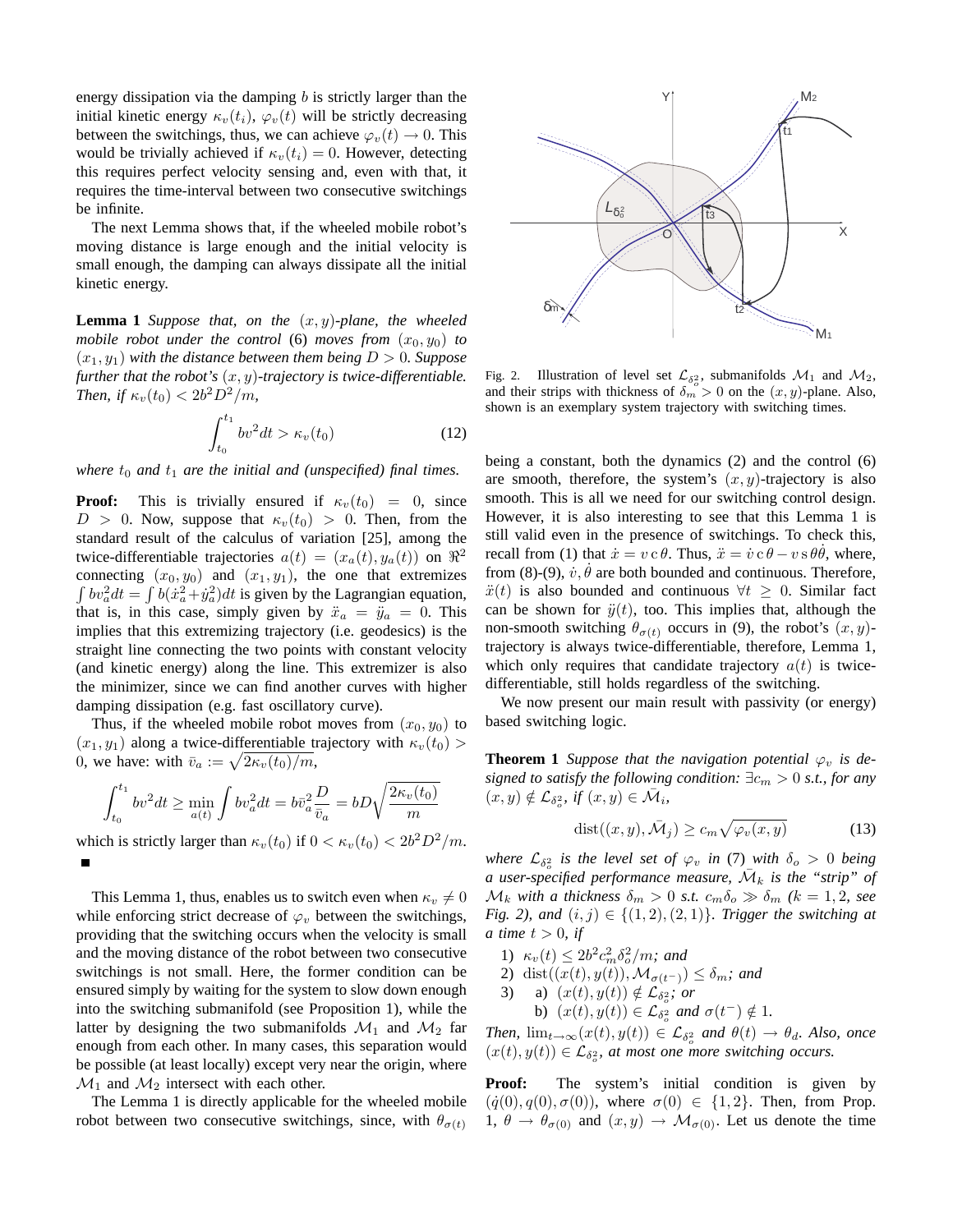when the switching conditions 1)-2) are satisfied by  $t_1 > 0$ , i.e.  $\kappa_v(t_1) \le 2b^2c_m^2\delta_o^2/m$  and  $\text{dist}((x(t_1), y(t_1)), \overline{\mathcal{M}}_{\sigma(0)}) \le$  $\delta_m$ . Consider the following two cases separately, 1) when  $(x(t_1), y(t_1)) \notin \mathcal{L}_{\delta^2}$ ; and 2) otherwise.

1) **Outside of**  $\mathcal{L}_{\delta^2}$ : If  $(x(t_1), y(t_1)) \notin \mathcal{L}_{\delta^2}$ , according to the switching logic, there will be a switching at this  $t_1$  s.t.  $\sigma(t_1)$  = 1 if  $\sigma(0) = 2$  or  $\sigma(t_1) = 2$  if  $\sigma(0) = 1$ . Then, following Prop.  $1, (x, y) \rightarrow \overline{\mathcal{M}}_{\sigma(t_1)}$  and  $\theta \rightarrow \theta_{\sigma(t_1)}$ . Denote the time when the system again satisfies the above switching conditions 1)-2) by  $t_2 > t_1$ , i.e. the system converges into  $\overline{\mathcal{M}}_{\sigma(t_1)}$  and slows down enough. During this time-interval  $I_1 := [t_1, t_2)$ , the potential function  $\varphi_v(t)$  is strictly decreasing, since, following (11), we have

$$
\varphi_v(t_1) - \varphi_v(t_2) \ge -\kappa_v(t_1) + \int_{t_1}^{t_2} bv^2 dt > 0 \tag{14}
$$

where the last inequality is a direct consequence of Lemma 1, since, from (13) with  $(x(t_1), y(t_1)) \notin \mathcal{L}_{\delta_o^2}$ , the moving distance  $D_{I_1} > 0$  of the wheeled mobile robot from  $(x(t_1), y(t_1)) \in \overline{\mathcal{M}}_{\sigma(0)}$  to  $(x(t_2), y(t_2)) \in \overline{\mathcal{M}}_{\sigma(t_1)}$  satisfies  $D_{I_1} \geq c_m \sqrt{\varphi_v(x(t_1),y(t_1))} > c_m \delta_o$ , but,  $\kappa_v(t_1) \leq$  $2b^2c_m^2\delta_o^2/m < 2b^2D_{I_1}^2/m$ . If  $(x(t_2),y(t_2)) \notin \mathcal{L}_{\delta_o^2}$ , another switching will be triggered.

By continuing this process, since the navigation potential  $\varphi_v(t_i)$  is strictly decreasing, a sequence of the times can be generated  $(t_1, t_2, ..., t_{n-1}, t_n)$ , where  $(x(t_k), y(t_k)) \notin \mathcal{L}_{\delta_o^2}$   $\forall k = 1, 2, ..., n-1$  (i.e.  $t_1, t_2, ..., t_{n-1}$ ) are the switching times) and, at time  $t_n$  (switching time candidate:  $n \geq 2$ ), the switching conditions 1)-2) are satisfied with  $(x(t_n), y(t_n)) \in \mathcal{L}_{\delta_n^2}$ . Then, it becomes the case 2) discussed below.

2) **Inside of**  $\mathcal{L}_{\delta^2}$ : Now, suppose that, at some  $t_n$  with  $n \geq 1$ ,  $(x(t_n), y(t_n)) \in \mathcal{L}_{\delta^2}$  and the two conditions 1)-2) are satisfied. Then, if  $\sigma(t_n^-) = 1$ , we are done and no more switching will be triggered. If  $\sigma(t^-) = 2$ , to correct the orientation, another switching will be activated at  $t_n$  with  $\sigma(t_n) = 1$  and the system will again converge into  $\overline{\mathcal{M}}_1$ . Denote by  $t_{n+1}$  the time when the system again satisfies the two switching conditions 1)-2) in  $\overline{\mathcal{M}}_1$ . In this case,  $(x(t_{n+1}), y(t_{n+1}))$  must be still contained in  $\mathcal{L}_{\delta_n^2}$ . This can be shown by the following contradiction. Suppose that  $(x(t_{n+1}), y(t_{n+1})) \notin \mathcal{L}_{\delta^2}$ . Then, from (13), the wheeled mobile robot should move the distance strictly larger than  $c_m \delta_o$ , since dist $((x(t_n), y(t_n)), (x(t_{n+1}), y(t_{n+1}))) \ge$  $c_m \sqrt{\varphi_v(x(t_{n+1}), y(t_{n+1}))}$  >  $c_m \delta_o$ . Thus, with  $\kappa_v(t_n) \leq 2b^2c_m^2\delta_o^2/m$ , the inequality (14) still holds and  $\varphi_v(t_{n+1}) \leq \varphi_v(t_n)$ . This implies that  $(x(t_{n+1}), y(t_{n+1})) \in \mathcal{L}_{\varphi_v(t_{n+1})} \subset \mathcal{L}_{\varphi_v(t_n)} \subset \mathcal{L}_{\delta^2_v}$ , which is contradictory to the above supposition. Therefore, we have  $\lim_{t\to\infty}(x(t),y(t))\in\mathcal{L}_{\delta^2_{\sigma}}$  and  $\theta(t)\to\theta_d$ . This completes the proof.

If the objective is only posture stabilization (without obstacle avoidance), the frequently-used quadratic function  $k_v(x^2 +$  $y^2$ ) with  $k_v > 0$  can be directly used as the navigation



Fig. 3. Illustration of some geometric entities of  $\varphi_v(x, y) = k_v(x^2 + y^2)$  $y^2/2$ : with  $\alpha = \sqrt{2/k_v}$ , 1)  $\mathcal{L}_{\delta_o^2}$  is circle with radius  $\alpha \delta_o > 0$ ; 2) if  $(x, y) \in \mathcal{M}_1 - \mathcal{L}_{\delta_o^2}$ ,  $|y| \le \delta_m$  and  $|x| > \alpha \delta_o$ ; and 3)  $\sin \psi(x) =$  $(D(x) + \delta_m)/\sqrt{x^2 + \delta_m^2}$  and  $0 < \psi_o - \delta \psi \leq \psi(x) \leq \psi_o \leq \pi/2$ . Here, we conveniently choose an arbitrarily x-axis as aligned to  $\mathcal{M}_1$ .

potential  $\varphi_v$ . This is because 1) this quadratic function satisfies all the conditions for  $\varphi_v$  given in the beginning of this Sec. III; and 2) if we set  $\alpha \delta_o \gg \delta_m$  and choose  $\theta_1, \theta_2$  s.t. the two switching submanifolds  $\mathcal{M}_i = \{(x, y) \mid k_v x \in \theta_i +$  $k_v y s \theta_i = 0$  (i.e. straight line obtained by rotating y-axis by  $\theta_i$  counterclockwise w.r.t. origin) are far enough from each other, it also ensures the condition (13) with  $c_m \leq$  $\alpha \left[ \sin(\psi_o - \delta \psi) - \sin \delta \psi \right]$ , where  $\alpha = \sqrt{2/k_v}$ ,  $0 < \psi_o \le \pi/2$ is the angle between  $\mathcal{M}_1, \mathcal{M}_2$ , and  $\delta \psi = \sin^{-1}(\delta_m/(\alpha \delta_o)).$ This is because, from Fig. 3, if  $(x, y) \in \overline{\mathcal{M}}_1 - \mathcal{L}_{\delta^2}$ ,

$$
\frac{\text{dist}((x, y), \bar{\mathcal{M}}_2)}{\sqrt{\varphi_v(x, y)}} \ge \alpha \frac{D(x)}{\sqrt{x^2 + \delta_m^2}}
$$

$$
= \alpha \left( \sin \psi(x) - \frac{\delta_m}{\sqrt{\alpha^2 \delta_o^2 + \delta_m^2}} \right)
$$

$$
> \alpha \left[ \sin(\psi_o - \delta \psi) - \sin \delta \psi \right].
$$
(15)

On the other hand, in practice, the switching conditions 1)- 2) in Theorem 1 can be easily ensured by separating two consecutive switchings by a large enough dwell-time  $\tau_D > 0$ [26].

The decoupling control in (6) is necessary here, since, if we omit it, energy can be transferred between (8) and (9) via the coupling terms in (4)-(5). Then, some portion of the  $\theta$ -spring energy  $\varphi_w = \frac{1}{2} k_w (\theta - \theta_{\sigma(t)})^2$ , which jumps at every switching, may flow back to the navigation potential  $\varphi_v$  and recharge it. If this amount is more than the damping dissipation via  $b$ , we may lose the strict decrease of  $\varphi_v(t)$  between switchings. More detailed analysis on the effect of this (uncompensated or partially-compensated) coupling is a topic for future research.

## IV. SIMULATION

For this simulation, we use the quadratic navigation potential  $\varphi_v(x, y) = \frac{1}{2} k_v(x^2 + y^2)$  with  $k_v > 0$ . We also use a long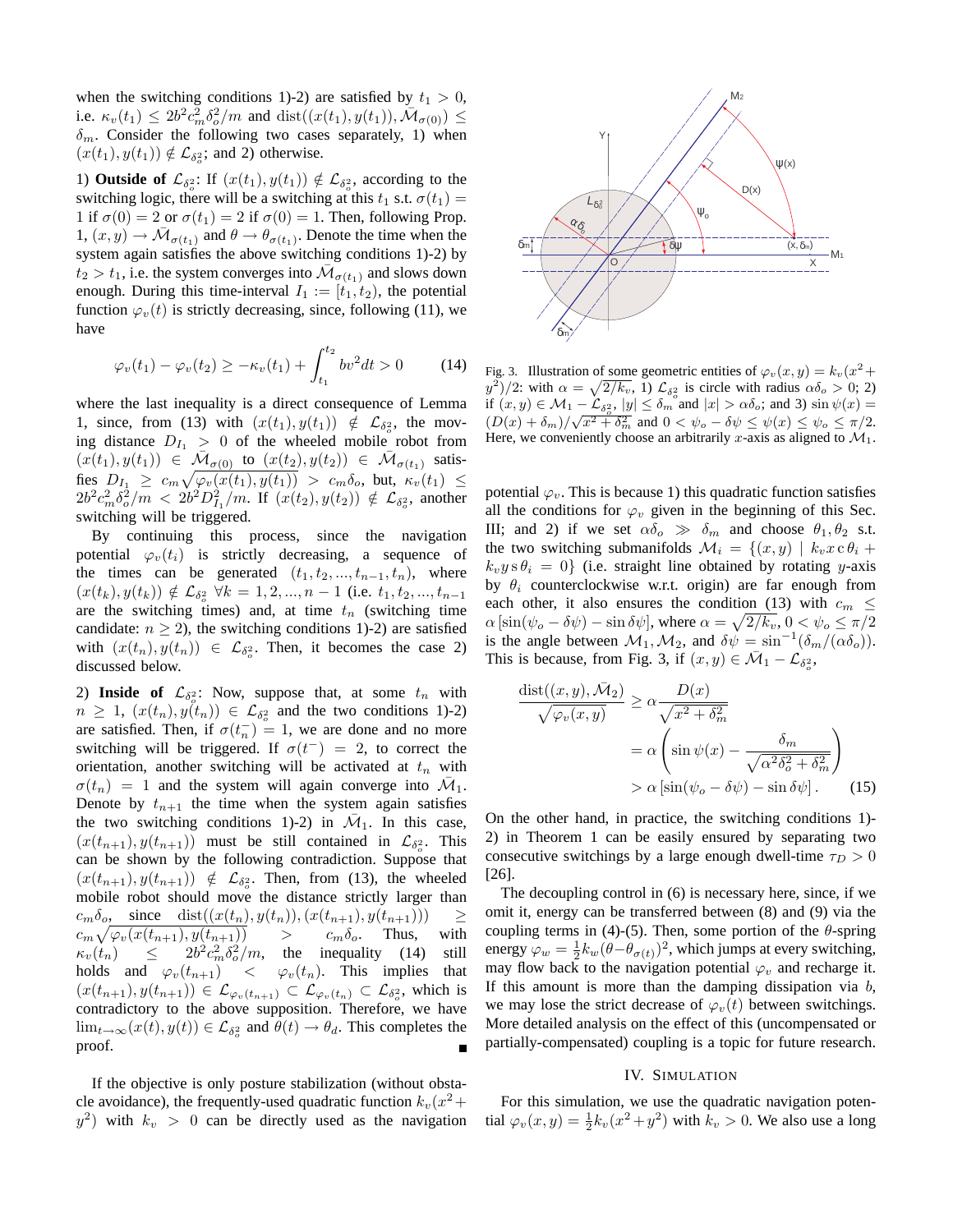enough dwell-time  $\tau_D > 0$  to ensure the switching conditions 1)-2) of Theorem 1. For the first simulation, we choose  $\theta_1 = 0$ and  $\theta_2 = \pi/2$  so that the two submanifolds  $\mathcal{M}_1$  and  $\mathcal{M}_2$ are respectively given by the  $y$ -axis and  $x$ -axis. As stated in the paragraph after Theorem 1, these chosen  $\varphi_v$  and  $\theta_1, \theta_2$ are legitimate for use in our switching control. Simulation results are presented in Fig. 4. Total thirty-six switchings are occurred. After the thirty-fifth switching (around 17.5sec), the system's  $(x, y)$ -trajectory enters into the desired level set, but, its orientation is not correct. So, another thirty-sixth switching occurs (around 18sec.) to correct the orientation. After this last switching, the system's  $(x, y)$ -position is in the desired level set, the orientation converges to the target value, and no more switching occurs.

For the second simulation, we use  $\theta_1 = -\pi/2$  and  $\theta_2 =$  $\pi/2$ , thus,  $\mathcal{M}_1$  and  $\mathcal{M}_2$  are the same: both of them are given by  $k_v y = 0$  (i.e. x-axis). However, by tuning the gains, we make the *v*-dynamics  $(8)$  much faster than that of w (9), so that the robot's  $(x, y)$ -trajectory converges on the straight line  $\mathcal{M}_{\theta(t)} = \{(x, y) \mid k_v x \, \text{c} \, \theta(t) + k_v x \, \text{s} \, \theta(t) =$ 0} fast enough, as this line rotates slowly back and force between the positive  $x$ -axis and the negative  $x$ -axis. By doing so, although  $\mathcal{M}_1 = \mathcal{M}_2$ , we can ensure that, between the switchings, the robot moves between the two strips on the positive x-axis and the negative x-axis separated by  $\mathcal{L}_{\delta^2}$ . This ensures the condition (13), since, if  $(x, y) \in \mathcal{M}_i$  –  $\mathcal{L}_{\delta^2_\sigma}$  and  $\sqrt{2/k_v} \delta_\sigma \gg \delta_m$ , dist $((x,y), \bar{\mathcal{M}}_j)/\sqrt{\varphi_v(x,y)} \geq$  $\sqrt{2/k_v}(|x| + \delta_m)/\sqrt{x^2 + \delta_m^2} > \sqrt{2/k_v}$ , thus, any  $0 < c_m \le$  $\sqrt{2/k_v}$  would work to enforce (13). Results for this simulation are shown in Fig. 5. Compared to the results in Fig. 4, much less number of switchings (only ten switchings) is required to move into the desired level set, since the moving distance between two switchings is larger than that of Fig. 4.

Similar to the second simulation, we may slowly rotate the submanifold more than  $2\pi$ . For this, again, by tuning the dynamics of  $v$  much faster than that of  $w$ , we could get an even faster convergence and less number of switchings. A detailed analysis and exposition for this rotating submanifold result will be reported in a future publication.

# V. APPLICATION TO MULTIPLE WHEELED MOBILE ROBOTS COORDINATION

In this section, as one example of extensions to more general problems/systems, we apply the passivity-based switching control for the coordination problem of multiple wheeled mobile robots. No motion planning is necessarily here. More detailed exposition will be reported in future publications.

Consider n (strongly-connected) wheeled mobile robots, and define  $p_e := (x_e, y_e) \in \Re^{2(n-1)}$  and  $\theta_e \in \Re^{n-1}$ , with  $\star_e := (\star_1 - \star_2, ..., \star_{n-1} - \star_n) \in \Re^{n-1}$ . Then, for simplicity (while without losing generality), by the coordination, we mean  $(p_e, \theta_e) \rightarrow 0$ . Then, for each k-th agent, we design its control to be (6) with its second term replaced by

$$
-\left(\begin{array}{c}bv_k + \frac{\partial \bar{\varphi}_v}{\partial x_k}c\,\theta_k + \frac{\partial \bar{\varphi}_v}{\partial y_k}s\,\theta_k\\b_w\,\dot{\theta}_k + \frac{\partial \bar{\varphi}_w}{\partial \theta_k} + k_w(\theta_k - \theta_{\sigma(t)})\end{array}\right) \tag{16}
$$

where  $\bar{\varphi}_v(p_e)$  and  $\bar{\varphi}_w(\theta_e)$  are (smooth) navigation potentials defined on the  $p_e$  and  $\theta_e$  spaces respectively.

Then, similar to Prop. 1, using Barbalat's lemma with smoothness of suitable terms, we can show that, with fixed  $\sigma(t) = \sigma$ , the system converges in the p<sub>e</sub>-space to the submanifold  $\mathcal{T}_{\sigma} := \{p_e \mid \frac{\partial \overline{\varphi}_v}{\partial x} \, \mathbf{c} \, \theta_{\sigma} + \frac{\partial \overline{\varphi}_v}{\partial y} \, \mathbf{s} \, \theta_{\sigma} = 0\}$ , where  $\frac{\partial \overline{\varphi}_v}{\partial \star} := (\frac{\partial \overline{\varphi}_v}{\partial x_1}, ..., \frac{\partial \overline{\varphi}_v}{\partial x_n}) \in \mathbb{R}^n$ . Also, being unconstrained,  $\theta_k \rightarrow \theta_{\sigma}$ . Moreover, between switchings, similar to (11), we have

$$
\bar{\varphi}_v(t_i) - \bar{\varphi}_v(t_{i+1}) \ge -\bar{\kappa}_v(t_i) + \sum_{k=1}^n \int_{t_i}^{t_{i+1}} b v_k^2 dt
$$
  

$$
\ge -\bar{\kappa}_v(t_i) + \int_{t_i}^{t_{i+1}} \bar{b} ||v_e||^2 dt
$$

where  $\bar{b} > 0$ ,  $v_e = dp_e/dt$  (i.e. system velocity on  $p_e$ -space), and  $\bar{\kappa}_v = \sum \frac{1}{2} m_k v_k^2$ . Here, we can obtain the last inequality by using the passive decomposition [13].

Therefore, we can achieve similar results as those in Sec. III on the  $p_e$ -space. In other words, if we design  $\bar{\varphi}_v$  on the  $p_e$ -space s.t. the switching submanifolds  $T_i$  are far enough from each other and trigger the switchings when  $\bar{\kappa}_v$  is small enough, we can ensure that  $\theta_e \rightarrow 0$  and  $p_e$  approaches to 0 within some user-specific performance bound. See Fig. 6 for simulation results of this as applied to four wheeled mobile robots. Here, our coordination control is centralized, although it can be partially decentralized by defining  $\bar{\varphi}_v$  as the sum of the potential between two robots. Its complete decentralization is beyond the scope of this paper and will be published elsewhere.

### VI. SUMMARY AND FUTURE WORKS

In this paper, we propose a novel passivity-based switching control law for the posture stabilization of a wheeled mobile robot. The proposed control law is derived using the fundamental (open-loop) passivity property, which has been extensively used in other control problems in robotics, but not been so at all for systems with nonholonomic constraints.

Since it is based on fairly intrinsic concepts and entities (e.g. passivity, dissipation, decoupling, submanifolds), we believe that our proposed framework could be extended for more general control problems (e.g. coordination problem of multiple wheeled mobile robots as presented in Sec. V), or even further, control of general mechanical systems with nonholonomic constraints on a differential manifold. The latter may require that those systems have dynamics/energetic structure similar to, but probably more generalized than, that of the wheeled mobile robot. Real implementation of this passivity-based switching control and its experimental comparison with other schemes may also further shed lights on its strength/weakness and robustness/practicality as well.

We also wish that this work serves as an initiating step toward fully utilizing the passivity property in the control of wheeled mobile robots and more general robotic systems with nonholonomic constraints.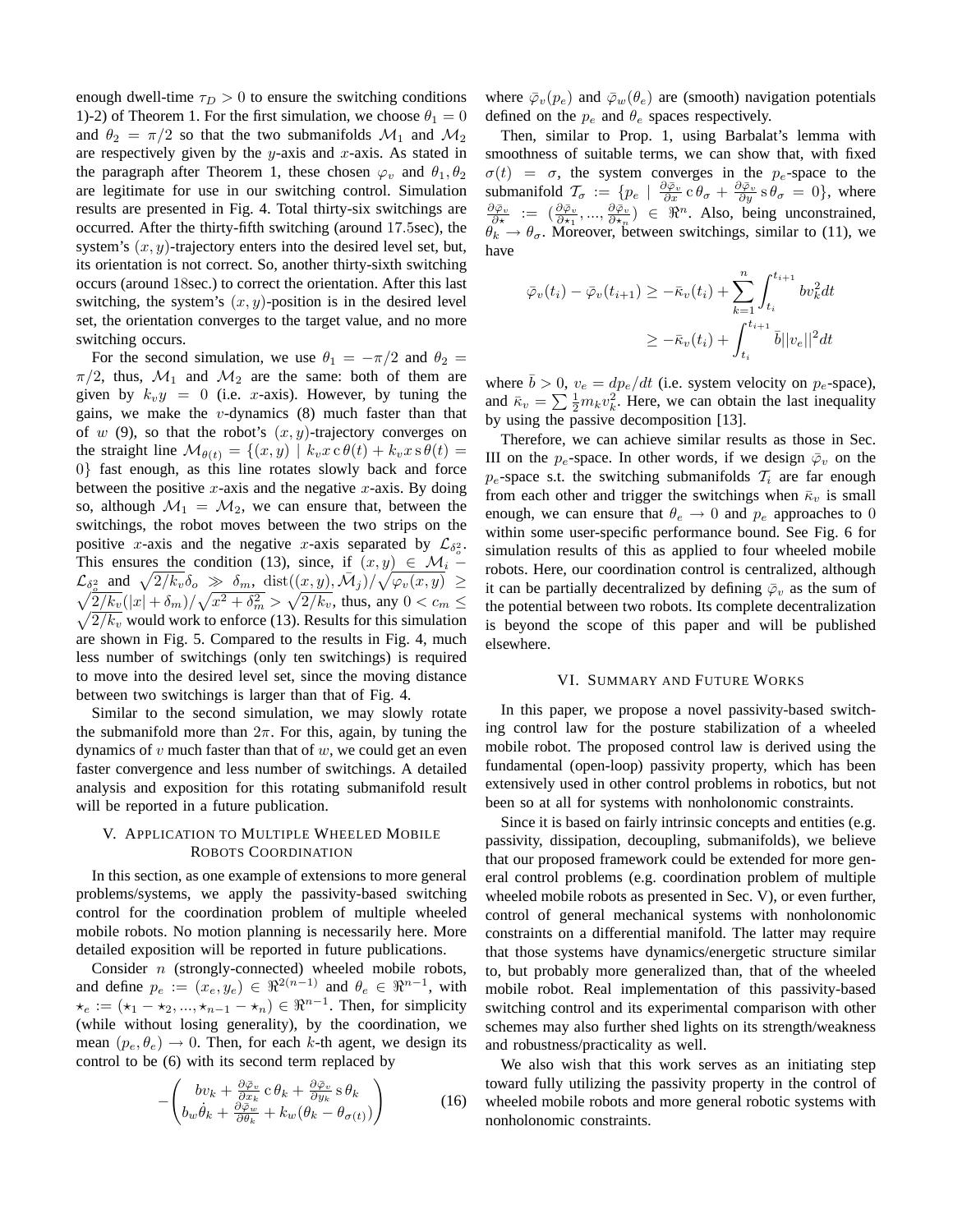#### REFERENCES

- [1] M. Peshkin and J. E. Colgate. Cobots. *Industrial Robot*, 26(5):335–341, 1999.
- [2] C.R. Weisbin and D. Lavery. Nasa rover and telerobotics technology program. *IEEE Robotics & Automation Magazine*, pages 14–21, December 1994.
- [3] S. P. Levine, D. A. Bell, L. A. Jaros, R. C. Simpson, Y. Koren, and J. Borenstein. The navchair assistive wheelchair navigation system. *IEEE Transactions on Rehabilitation Engineering*, 7(4):443–451, 1999.
- [4] J. Cortes, S. Martinez, T. Karatas, and F. Bullo. Coverage control for mobile sensing networks. *IEEE Transactions on Robotics and Automation*, 20(2):243–255, 2004.
- [5] R. M. Murray, Z. Li, and S. S. Sastry. *A mathematical introduction to robotic manipulation*. CRC, Boca Ranton, FL, 1993.
- [6] R. W. Brockett. Asymptotic stability and feedback stabilization. In R. W. Brockett, R. S. Milman, and H. J. Sussmann, editors, *Differential Geometric Control Theory*, pages 181–191, Boston, MA, 1983. Birkhauser.
- [7] J. C. Willems. Dissipative dynamical systems part1: general theory. *Arch. Rational Mech. Anal.*, 45(22):321–351, 1972.
- [8] M. W. Spong, S. Hutchinson, and M. Vidyasaga. *Robot modeling and control*. John Wiley & Sons, Hoboken, NJ, 2006.
- [9] J. E. Colgate and G. Schenkel. Passivity of a class of sampled-data systems: application to haptic interfaces. *Journal of Robotic Systems*, 14(1):37–47, 1997.
- [10] D. J. Lee and M. W. Spong. Passive bilateral teleoperation with constant time delay. *IEEE Transactions on Robotics*, 22(2):269–281, 2006.
- [11] M. W. Spong, J. K. Holm, and D. J. Lee. Passivity-based control of biped locomotion. *IEEE Robotics & Automation Magazine*. To appear.
- [12] M. Arcak. Passivity as a design tool for group coordination. In *Proceeding of the American Control Conference*, pages 29–23, 2006.
- [13] D. J. Lee and P. Y. Li. Passive decomposition approach to formation and maneuver control of multiple agents with inertias. *ASME Journal of Dynamic Systems, Measurement & Control*. To appear.
- [14] E. Rimon and D. E. Koditschek. Exact robot navigation using artificial potential functions. *IEEE Transactions on Robotics and Automation*, 8(5):501–518, 1992.
- [15] C. Canudas de Wit and O. J. Sordalen. Exponential stabilization of mobile robots with nonholonomic constraints. *IEEE Transactions on Automatic Control*, 13(11):1791–1797, 1992.
- [16] C. Samson. Time-varying feedback stabilization of car-like wheeled mobile robots. *International Journal of Robotics Research*, 12(1):55– 64, 1993.
- [17] R. Fierro and F. L. Lewis. Control of a nonholonomic mobile robot: backstepping kinematics into dynamics. *Journal of Robotic Systems*, 14(3):149–163, 1997.
- [18] I. Kolmanovsky, M. Reyhanoglu, and N. H. McClamroch. Switched mode feedback control laws for nonholonomic systems in extended power form. *Systems & Control Letters*, 27:29–36, 1996.
- [19] J. P. Hespanha and A. S. Morse. Stabilization of nonholonomic integrators via logic-based switching. *Automatica*, 35:385–393, 1999.
- [20] J. P. Hespanha, D. Liberzon, and A. S. Morse. Logic-based switching control of a nonholonomic system with parametric modeling uncertainty. *Systems & Control Letters*, 38:167–177, 1999.
- [21] A. Astolfi. Exponential stabilization of a wheeled mobile robots via discontinuous control. *ASME Journal of Dynamic Systems, Measurement & Control*, 121(1):121–126, 1999.
- [22] K. Fujimoto and T. Sugie. Stabilization of hamiltonian systems with nonholonomic constraints based on time-varying generalized canonical transformation. *Systems & Control Letters*, 44:309–319, 2001.
- [23] H. G. Tanner, A. Jadbabaic, and G. J. Pappas. Flocking in teams of nonholonomic agents. In S. Morse, N. Leonard, and V. Kumar, editors, *Cooperative Control*, pages 229–239, New York, NY, 2005. Springer Lecture Notes in Control & Information Sciences.
- [24] H. K. Khalil. *Nonlinear systems*. Prentice-Hall, Upper Saddle River, NJ, second edition, 1995.
- [25] C. Lanczos. *The variational principles of mechanics*. Dover, Mineola, NY, fourth edition, 1986.
- [26] J. P. Hespanha and A. S. Morse. Stability of switched systems with average dwell-time. In *Proceedings of the 38th IEEE Conference on Decision & Control*, pages 2655–2660, 1999.



Fig. 4. First simulation results with  $\theta_1 = 0$  and  $\theta_2 = \pi/2$ .